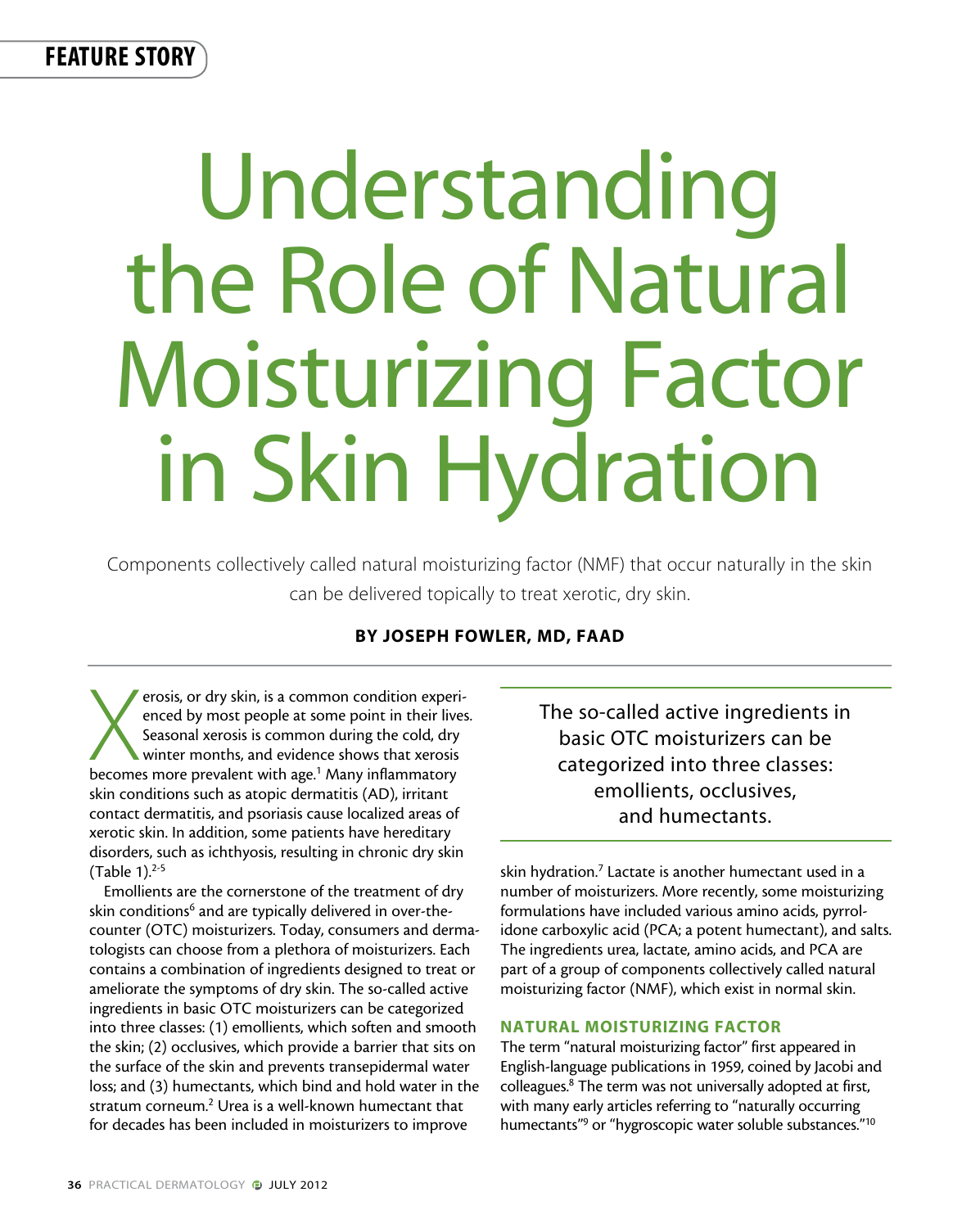Studies reporting the discovery of the NMF in the epidermis refer to "water-soluble compounds" or ingredients<sup>11-13</sup> whose removal decreased water-binding capacity,<sup>10</sup> indicating that while its exact composition and origin were unknown, it was apparent that it was involved in water binding in the stratum corneum.

The role of the NMF is to maintain adequate skin hydration. Adequate hydration of the stratum corneum serves three major functions: (1) it maintains plasticity of the skin, protecting it from damage<sup>3</sup>; (2) it allows hydrolytic enzymes to function in the process of desquamation<sup>14,15</sup>; and (3) it contributes to optimum stratum corneum barrier function.

phosphates, and citrates of sodium, potassium, calcium, and magnesium.<sup>17</sup> The NMF is packaged within the corneocytes, making up approximately 10 percent of the corneocyte mass<sup>18</sup> and 20 percent to 30 percent of the dry w magnesium.<sup>17</sup> The NMF is packaged within the corneocytes, making up approximately 10 percent of the corneocyte mass<sup>18</sup> and 20 percent to 30 percent of the dry weight of the stratum corneum. $^{19}$ The NMF is composed principally of free amino acids, and various derivatives of these amino acids such as PCA, urocanic acid (a natural absorber of ultraviolet [UV] light), and inorganic salts, sugars, as well as lactic acid and urea (Table 2).15,16 Inorganic salts identified include the chlorides,

NMF components are highly efficient humectants that attract and bind water from the atmosphere, drawing it into the corneocytes.<sup>14</sup> This process can occur even at a relative humidity as low as 50 percent, allowing the corneocytes to maintain an adequate level of water in low-humidity environments.14 The water absorption is so efficient that the NMF essentially dissolves within the water it has absorbed.<sup>14</sup> Hydrated NMF (particularly the neutral and basic amino acids) forms ionic interactions with keratin fibers, reducing the intermolecular forces between the fibers and thus increasing the elasticity of the stratum corneum.<sup>20</sup> This elasticity serves to make the skin appear healthy and supple and to help prevent cracking or flaking due to mechanical stress.<sup>14</sup> In addition, the NMF allows the corneocyte cells to balance the osmotic pressure exerted by the intracellular "cement" surrounding them.21 Keeping the solute concentrations balanced is important for preventing excessive water influx, as seen in the wrinkled skin of someone who has been in the bath too long, or water efflux, which would cause the corneocytes to shrink.

Traditionally, the stratum corneum is thought of as nonviable tissue. While this is true, the stratum corneum is a dynamic structure in which numerous enzymes still function, and these enzymes require a certain amount of liquid water to perform. NMF water binding provides much of this necessary water. Many of these enzymes are involved in the process of desquamation, breaking the various bonds and forces holding the corneocytes together in the most superficial layers of the skin. Research shows the activity of these

| he NMF in the epider-                                                                                                                                                                                                                                                                                                                                                                                                           | TABLE 1. CAUSES OF XEROTIC SKIN <sup>2-5</sup> |                                       |
|---------------------------------------------------------------------------------------------------------------------------------------------------------------------------------------------------------------------------------------------------------------------------------------------------------------------------------------------------------------------------------------------------------------------------------|------------------------------------------------|---------------------------------------|
| unds" or ingredients <sup>11-13</sup><br>nding capacity, <sup>10</sup> indi-<br>tion and origin were<br>as involved in water                                                                                                                                                                                                                                                                                                    | <b>Skin conditions</b>                         | Atopic dermatitis                     |
|                                                                                                                                                                                                                                                                                                                                                                                                                                 |                                                | Irritant contact dermatitis           |
|                                                                                                                                                                                                                                                                                                                                                                                                                                 |                                                | Psoriasis                             |
|                                                                                                                                                                                                                                                                                                                                                                                                                                 |                                                | Cutaneous lymphoma                    |
| in adequate skin hydra-<br>atum corneum serves<br>ins plasticity of the skin,<br>llows hydrolytic enzymes<br>amation $14,15$ ; and (3) it<br>orneum barrier function.<br>y of free amino acids,<br>ino acids such as PCA,<br>f ultraviolet [UV] light),<br>s lactic acid and urea<br>ed include the chlorides,<br>, potassium, calcium, and<br>d within the corneocytes,<br>nt of the corneocyte<br>it of the dry weight of the | Environmental                                  | Seasonal changes                      |
|                                                                                                                                                                                                                                                                                                                                                                                                                                 |                                                | Dry air (low humidity)                |
|                                                                                                                                                                                                                                                                                                                                                                                                                                 |                                                | Flowing air                           |
|                                                                                                                                                                                                                                                                                                                                                                                                                                 |                                                | UV radiation                          |
|                                                                                                                                                                                                                                                                                                                                                                                                                                 |                                                | Contact with irritants                |
|                                                                                                                                                                                                                                                                                                                                                                                                                                 |                                                | Overwashing                           |
|                                                                                                                                                                                                                                                                                                                                                                                                                                 |                                                | Age                                   |
|                                                                                                                                                                                                                                                                                                                                                                                                                                 |                                                | Sunburn                               |
|                                                                                                                                                                                                                                                                                                                                                                                                                                 |                                                | Cigarette smoke exposure              |
|                                                                                                                                                                                                                                                                                                                                                                                                                                 |                                                | Friction                              |
|                                                                                                                                                                                                                                                                                                                                                                                                                                 |                                                | Topical medications (e.g., retinoids) |
|                                                                                                                                                                                                                                                                                                                                                                                                                                 | Hereditary<br>disorders                        | Ichthyosis vulgaris                   |
| cient humectants that<br>mosphere, drawing it into<br>occur even at a relative<br>wing the corneocytes to<br>r in low-humidity envi-                                                                                                                                                                                                                                                                                            |                                                | Netherton syndrome                    |
|                                                                                                                                                                                                                                                                                                                                                                                                                                 | Hormonal                                       | Hypothyroidism                        |
|                                                                                                                                                                                                                                                                                                                                                                                                                                 |                                                | Estrogen deficiency                   |

## Table 2. Chemical Composition of Natural Moisturizing Factor

| <b>Components</b>                                                  | Percentage |  |  |
|--------------------------------------------------------------------|------------|--|--|
| Free amino acids                                                   | 40.0       |  |  |
| Pyrrolidone carboxylic acid                                        | 12.0       |  |  |
| Lactates                                                           | 12.0       |  |  |
| Sugars, inorganic acids, peptides, other<br>unidentified materials | 8.5        |  |  |
| Urea                                                               | 7.0        |  |  |
| Chloride                                                           | 6.0        |  |  |
| Sodium                                                             | 5.0        |  |  |
| Potassium                                                          | 4.0        |  |  |
| Ammonia: uric acid, glucosamines, creatinine                       | 1.5        |  |  |
| Calcium                                                            | 1.5        |  |  |
| Magnesium                                                          | 1.5        |  |  |
| Citrate, formate                                                   | 0.5        |  |  |
| Phosphate                                                          | 0.5        |  |  |
| Adapted from Clar et al. <sup>16</sup>                             |            |  |  |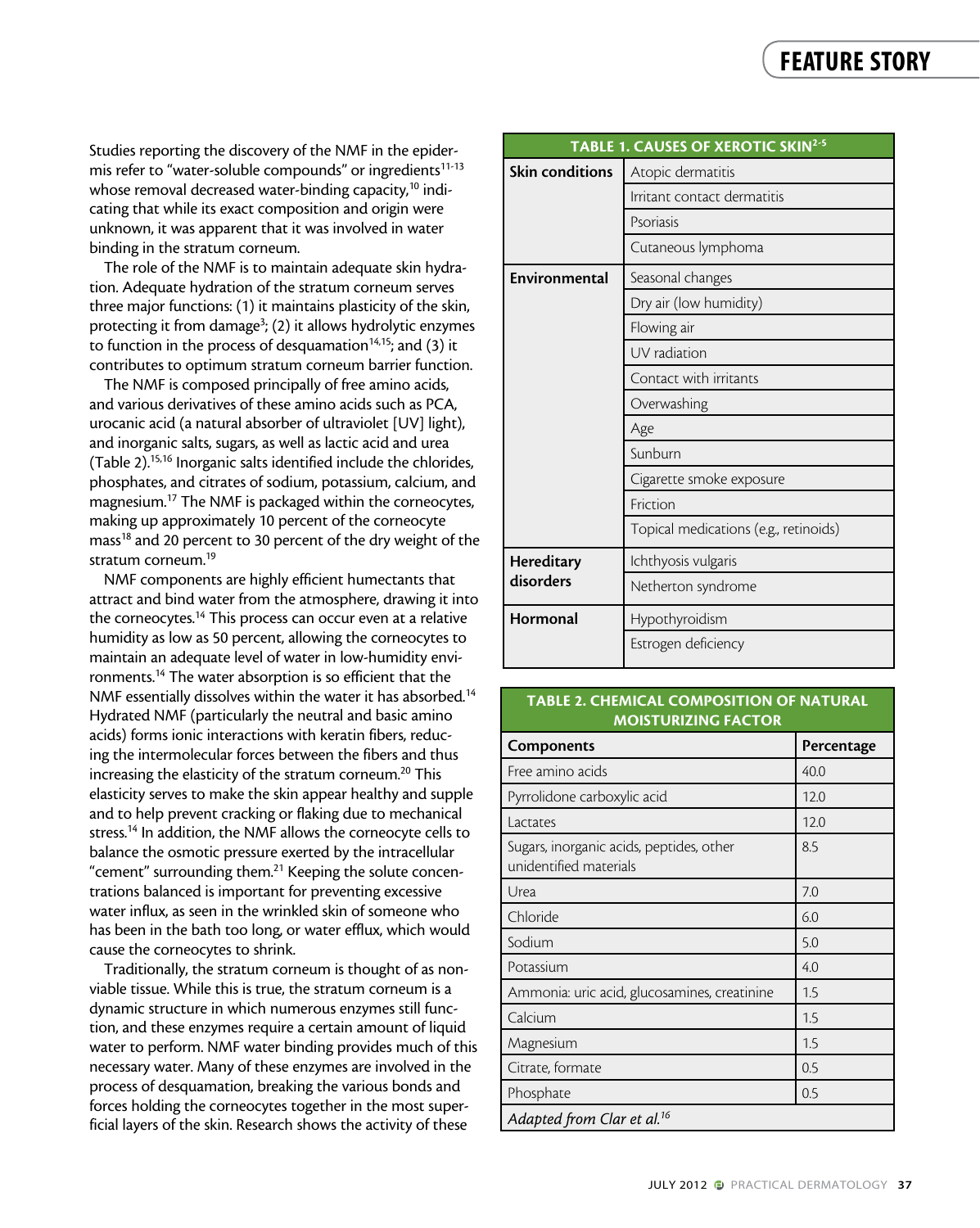

no active enzymes.<sup>9,30-32</sup> Today, the stratum corneum is recognized as biologically dead but biochemically very active.<sup>33</sup> An analysis of the amino acid composition of the stratum corneum eventually led to the realization that the NMF components were breakdown products from the proteolysis of the filaggrin protein.34

Filaggrin is a large, histidinerich protein localized in the newly formed corneocyte layer above the granular layer.<sup>35</sup> Its function, as the name suggests, is to aggregate filaments. Specifically, filaggrins align epidermal and inner root sheath keratin filaments into highly ordered linear arrays, or macrofibrils (Figure 1).<sup>36,37</sup>

Figure 1. The process of natural moisturizing factor (NMF) production. The precursor protein, profilaggrin, is present in the keratinocyte in the granular layer. As the cells transition into corneocytes, proteases cleave the precursor into filaggrin where it aggregates keratin filaments into macrofibrils. In the upper layers of the stratum corneum, the filaggrin is proteolyzed to form the NMF, where they absorb and bind water from the atmosphere. Adapted with permission from O'Regan, et al.<sup>37</sup>

desquamatory enzymes is affected by water levels within the tissue.15

Reductions or the lack of NMF have been correlated with various stratum corneum abnormalities that manifest clinically as areas of dry skin with scaling, flaking, or even fissuring and cracking. These conditions include AD, psoriasis, ichthyosis vulgaris, and xerosis.22-24 In AD, it has been shown that the reduction in NMF levels is a global feature,  $25,26$ while in psoriatic skin and ichthyosis, the NMF is essentially absent.15,27 Reduced NMF levels are also seen in more common skin conditions such as xerosis.28 Routine soap washing of the skin has been shown to remove the NMF from the superficial layers of the stratum corneum.17 In fact, the outermost layers typically show reduced NMF levels, largely due to bathing or exposure to UV light.<sup>17</sup> In addition, aging appears to dramatically reduce the amino acid content in the stratum corneum.<sup>28</sup> Studies have shown a significant correlation between the hydration of the skin and its amino acid content.<sup>23</sup> All of these conditions show characteristics of abnormal desquamation, with the accumulation of corneocytes resulting in the visible dryness, roughness, scaling, and flaking properties of dry skin.<sup>15,29</sup>

### SOURCE OF NMF: FILAGGRIN

The source of NMF was a topic of intense research for a considerable time. Numerous studies on urocanic acid and PCA had determined that these compounds were derived from amino acids in the stratum corneum—an area containing only dead cells and therefore presumed to contain

Filaggrin starts out as a high-molecular-weight precursor called profilaggrin, located in the keratohyalin granules of the granular layer.<sup>35,38</sup> As the granular cells differentiate into cornified cells, the profilaggrin is dephosphorylated and degraded into the highly basic, lower molecular weight filaggrin.<sup>35</sup> It is at this stage that filaggrin works to aggregate filaments, catalyzing the formation of disulfide bonds between the keratin fibers.<sup>36</sup> These aggregated fibers are part of the envelope that surrounds cells entering the stratum corneum, allowing them to maintain the extremely flattened shape characteristic of corneocytes.<sup>34</sup>

However, the formation of filaggrin is not the end of the process, nor is keratin aggregation filaggrin's only function. Filaggrin continues to be degraded almost immediately after the keratin fibers are formed.<sup>35</sup> One of the first steps in this degradation process is the conversion of arginine residues in the filaggrin molecule to citrulline. This process increases the acidity of the filaggrin molecule, resulting in the loosening of the filaggrin/keratin complex and increasing the access of proteolytic enzymes.<sup>35</sup> At this point, the filaggrin molecules are completely degraded into their respective amino acids and derivatives, making up 70 percent to 100 percent of the free amino acids and their derivatives present in the stratum corneum.<sup>34</sup>

The conversion of filaggrin to NMF occurs as the corneocytes are moving to the more superficial layers of the stratum corneum. The timing and exact depth in the stratum corneum of filaggrin processing is dependent on the water activity within the corneocyte and the external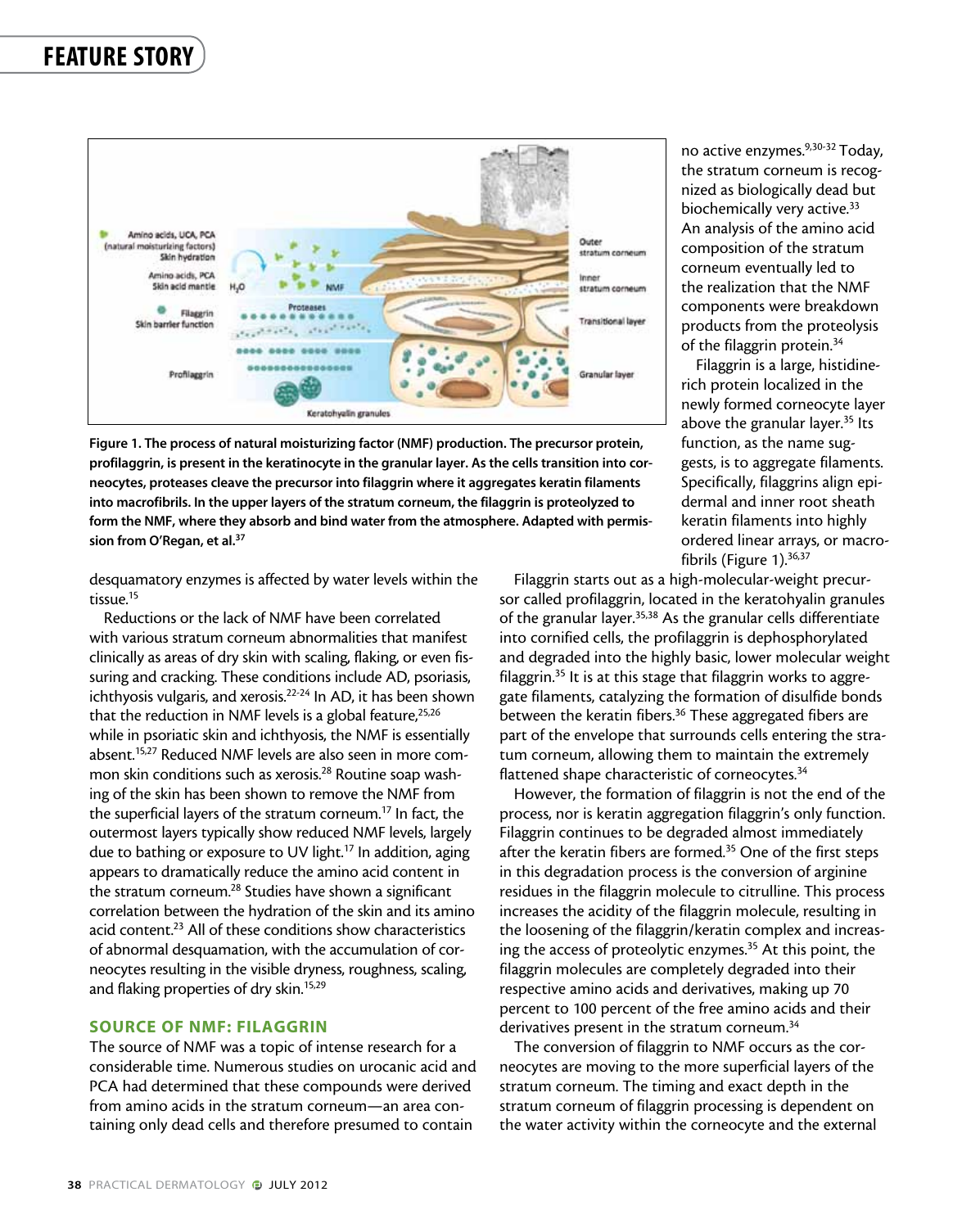relative humidity. In a humid environment where there are no drying effects, the hydrolysis of filaggrin occurs almost at the outermost surface. In low humidity, the proteolysis occurs at deeper layers where the NMF works to prevent desiccation of the skin.15,39 It has been demonstrated that occlusive patches applied to the skin can prevent filaggrin degradation altogether.39 Conversion of filaggrin to NMF is also controlled by the water activity within the corneocyte, and only occurs within a narrow range—if the water activity is too high, the filaggrin is stable, while if it is too low, the hydrolytic enzymes will be unable to function and degrade the filaggrin.<sup>15</sup> Thus, the skin's hydration status influences the degradation process of filaggrin. It should also be noted that the creation of NMF creates tremendous osmotic pressure from within the corneocyte. Therefore, the degradation process does not occur until the corneocytes have matured and strengthened and migrated toward the more superficial layers of the stratum corneum, where the surrounding lipids and other extracellular components balance this osmotic pressure.<sup>15</sup>

While the importance of the NMF in skin hydration has been understood by some skin researchers since the 1960s and its relationship to filaggrin processing determined in the 1980s, the full significance of this association has only been appreciated with the recent identification of filaggrin loss-of-function mutations. Inherited loss-of-function mutations in the filaggrin gene (FLG) have been shown to cause moderate-to-severe ichthyosis vulgaris,<sup>40</sup> and to predispose patients to AD,<sup>25</sup> including early-onset atopic eczema that recurs or persists into adulthood.<sup>41</sup> In AD, the levels of PCA, urocanic acid, and histidine have been shown to be correlated with the FLG genotype, being reduced in patients carrying various FLG mutations.<sup>26</sup> Multiple mutations in the FLG gene have been identified; just two of these variants are carried by approximately nine percent of people of European origin, suggesting a noteworthy prevalence of filaggrin mutations in certain populations.25 Patients carrying loss-of-function filaggrin mutations have significantly reduced levels of the NMF in the stratum corneum at all depths.<sup>42</sup> In addition, carriers of filaggrin mutations exhibit increased transepidermal water loss compared with non-carriers.<sup>42</sup>

Filaggrin proteolysis abnormalities can occur in response to environmental factors. As already mentioned, low humidity impairs the ability of hydrolytic enzymes to break down filaggrin into NMF, thus generating skin surface dryness. In addition, UV radiation has been shown to impair the natural breakdown of filaggrin to its NMF components.19 NMF levels in the skin decline with age. This decline in NMF has been attributed to the decreased synthesis of profilaggrin and a decline in barrier function in the elderly.<sup>17</sup>

### Take Home Tips

Xerosis, or dry skin, is a common condition caused by inadequate hydration of the skin. Hydration is necessary for maintaining plasticity of the skin, allowing desquamation enzymes to function, and to maintain adequate skin barrier function. Natural moisturizing factor (NMF), a collection of hygroscopic substances, is found in the outer layers of the stratum corneum, located within the corneocytes. Composed principally of free amino acids and their derivatives, these highly efficient humectants attract and bind water from the atmosphere. The NMF components are formed by the breakdown of the protein filaggrin, responsible for aggregating keratin filaments into macrofibrils. Many skin conditions such as atopic dermatitis, psoriasis, ichthyosis, and xerosis show reductions in NMF levels in the skin, and sometimes in the filaggrin precursor itself. Several NMF components, such as lactate and urea, have been used for decades for the treatment of dry skin without understanding their true roles. Recognizing the importance of the NMF in skin health, disease, and as therapeutic agents should lead to improved treatment options for patients suffering from dry skin conditions.

### ROLE OF NMF IN TREATING XEROSIS

Approximately one-third of water contained within the stratum corneum is bound, with the remainder being free water. Increasing the level of free water has no effect on the elasticity of the stratum corneum.20 Thus, it is the NMF-bound water that provides the skin with its elastic qualities. Replacing or replenishing the supply of the NMF in the skin through the external application of moisturizers containing NMF appears to be a successful approach for the treatment of xerotic skin.

Several NMF components have been used for decades in moisturizing vehicles without a true understanding as to why they are effective. For example, urea has been included in moisturizing creams as far back as 1943.<sup>15</sup> However, skin urea levels, which are now known to be reduced in patients with AD and in elderly skin<sup>43,44</sup> were not measured in normal and atopic patients until 1966.<sup>45</sup> Topical application of urea or its precursor arginine has been shown to correct these urea deficits.<sup>6,43</sup> Lactate was first reported to be used in a moisturizer as a treatment for ichthyosis in 1946. It has been shown to improve and prevent the reappearance of symptoms of dry skin compared with lactate-free moisturizers.<sup>15</sup> L-lactic acid and D,L-lactic acid appear to work by stimulating the synthesis of ceramides in the stratum corneum.46 PCA is the most prevalent single component of the